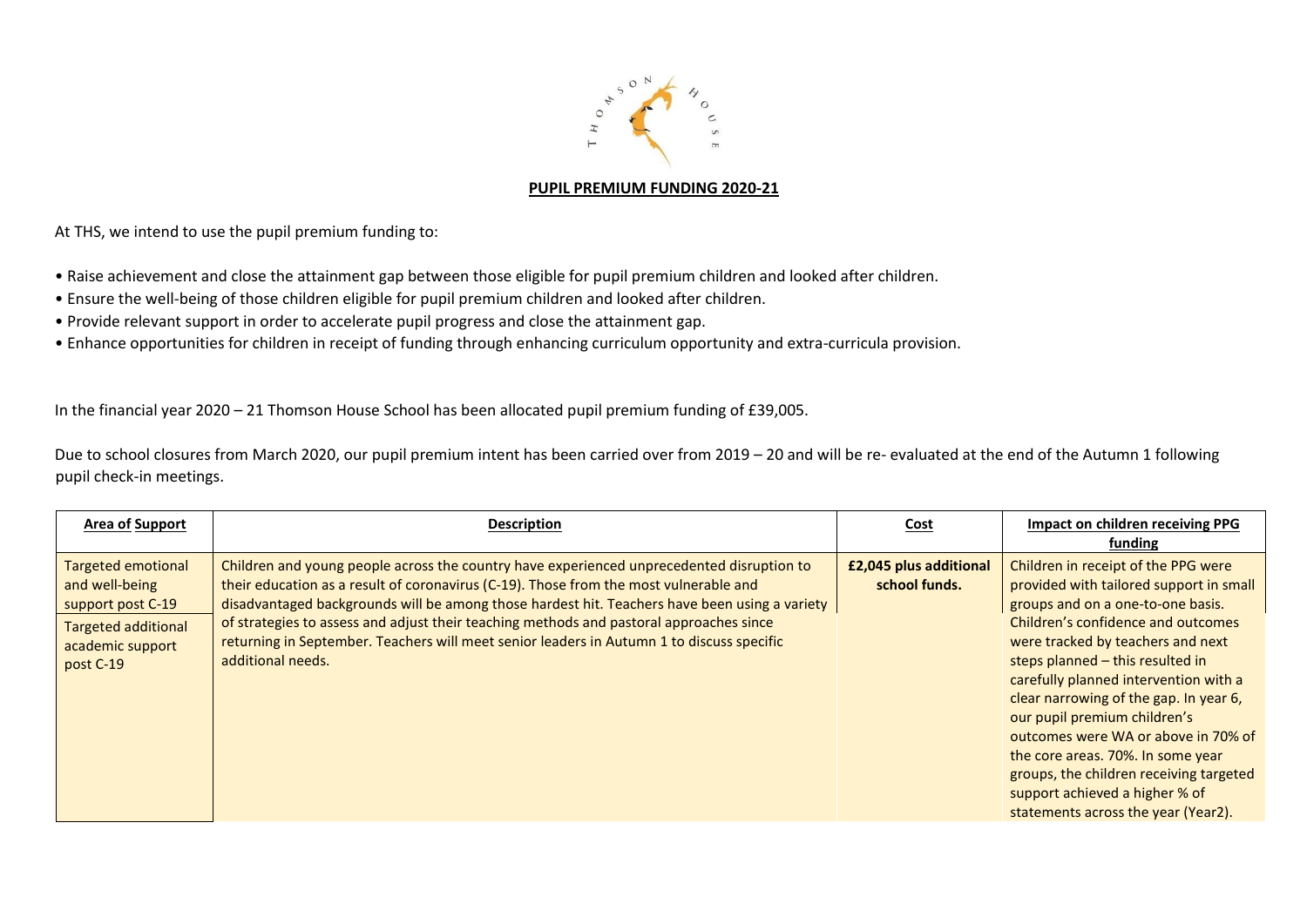| <b>Emotional and Well-</b><br>being Support | Employment of a part-time assistant teacher to lead nurture group sessions.<br>Employment of a play therapist 1 day per week to facilitate the building of self-esteem,<br>resilience and confidence.<br>Parents to be well supported in meeting the mental health needs of their child alongside their<br>learning needs. Parent workshops to be held for parents to attend addressing curriculum areas<br>they feel they need support and wider parenting issues (including anxiety, behaviour, emotional<br>regulation etc)<br>SLA agreement with Richmond borough Psychology Team.                                            | £7,800 | As a result of targeted emotional and<br>wellbeing support, teachers and staff<br>involved reported that key children<br>receiving PPG funding across the<br>school have greater levels of<br>confidence, increased resilience and<br>higher levels of self-esteem. Individual<br>monitoring of the impact of emotional<br>support indicates a positive impact on<br>children's attitudes and outlooks.<br>Following school closures in January,<br>key children receiving PPG funding<br>continued to receive support through<br>zoom, socially distanced interactions<br>and regular phone calls. This support                                                                                                                                                                                                                                                                                                                 |
|---------------------------------------------|-----------------------------------------------------------------------------------------------------------------------------------------------------------------------------------------------------------------------------------------------------------------------------------------------------------------------------------------------------------------------------------------------------------------------------------------------------------------------------------------------------------------------------------------------------------------------------------------------------------------------------------|--------|----------------------------------------------------------------------------------------------------------------------------------------------------------------------------------------------------------------------------------------------------------------------------------------------------------------------------------------------------------------------------------------------------------------------------------------------------------------------------------------------------------------------------------------------------------------------------------------------------------------------------------------------------------------------------------------------------------------------------------------------------------------------------------------------------------------------------------------------------------------------------------------------------------------------------------|
|                                             |                                                                                                                                                                                                                                                                                                                                                                                                                                                                                                                                                                                                                                   |        | was extended to parents where<br>appropriate.                                                                                                                                                                                                                                                                                                                                                                                                                                                                                                                                                                                                                                                                                                                                                                                                                                                                                    |
| Academic<br>Support                         | Experienced non-class based staff to provide regular, tailored support for children receiving PPG<br>funding in English, reading/phonics and maths.<br>Children receiving PPG funding are provided with home online access to our handwriting<br>scheme.<br>Phonics leader to provide CPD on phonics for all ATs.<br>Phonics leader to deliver phonics parent workshop.<br>DH (PPG champion) to identify pupils in receipt of PPG funding with the potential to reach a<br>higher standard in their learning cross the curriculum. DH to meet with parents of potential<br>pupils to share ideas for supporting learning at home. | £6,900 | Before and after remote learning in<br>2020/21, it was noted through learning<br>walks, lesson drop ins and intervention<br>monitoring children who received PPG<br>funding were fully immersed in the<br>curriculum. Support staff were<br>deployed to reduce the gap and<br>support children receiving PPG funding<br>to reach the expected standard. Class<br>teachers set and evaluated individual<br>targets for each child in receipt of PPG<br>funding. In addition, individual tracking<br>of key statements took place; in Year<br>6, 100% of children in receipt of PPG<br>funding achieved more statements<br>(KPIs) across the year than the<br>previous year (non-validated<br>assessment)<br>Class teachers and senior leaders<br>continued closely monitored the<br>participation and engagement of PPG<br>children during remote learning<br>through weekly phone calls, email<br>check ins and Google Classroom |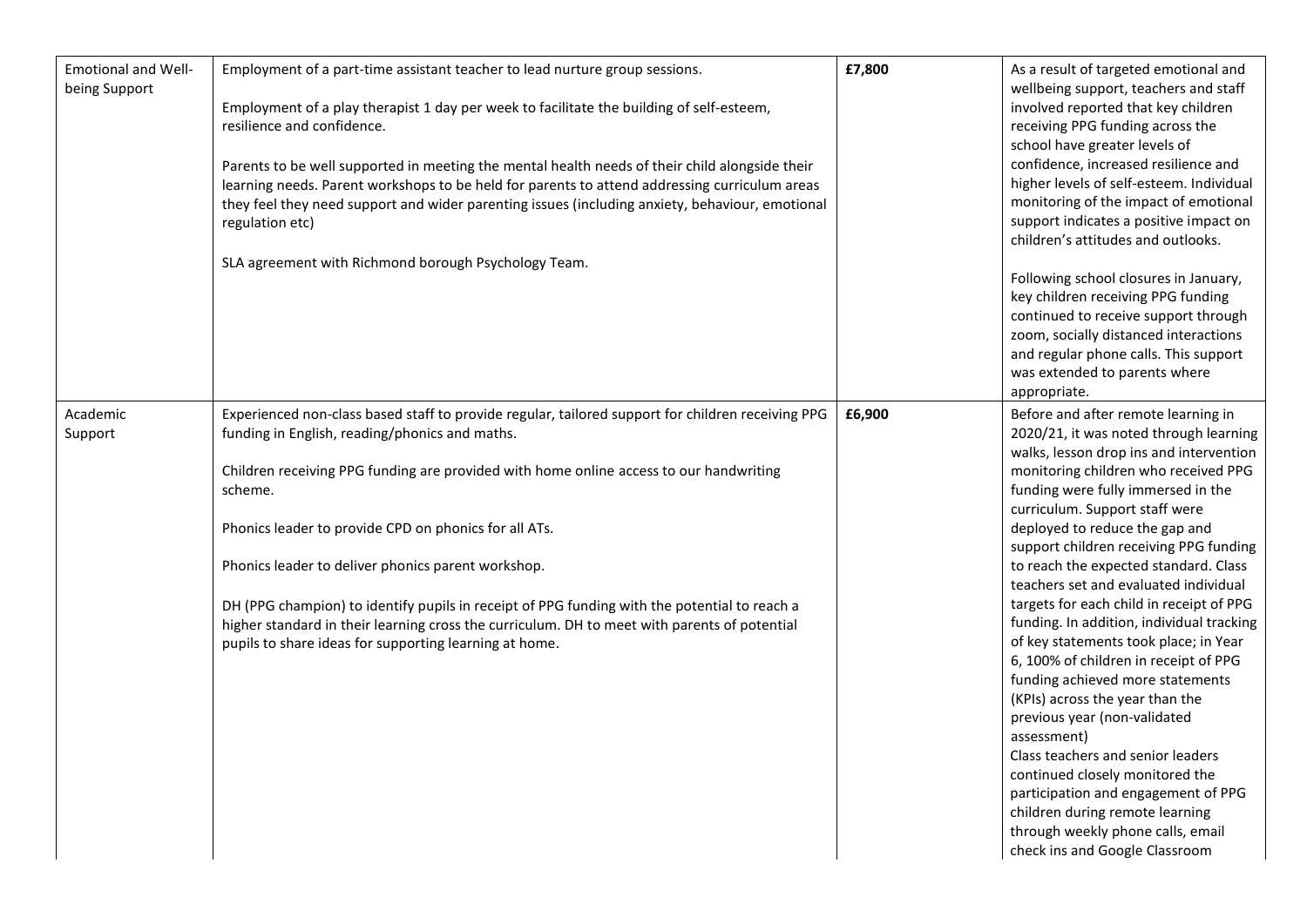|                                                                                   |                                                                                                                                                                                                                                                                                                                                                                                                                                                                  |        | meets. All PPG children were offered<br>devises to ensure accessibility to the<br>school's online learning platform.                                                                                                                                                                                                                                                                                                                                                                                                                 |
|-----------------------------------------------------------------------------------|------------------------------------------------------------------------------------------------------------------------------------------------------------------------------------------------------------------------------------------------------------------------------------------------------------------------------------------------------------------------------------------------------------------------------------------------------------------|--------|--------------------------------------------------------------------------------------------------------------------------------------------------------------------------------------------------------------------------------------------------------------------------------------------------------------------------------------------------------------------------------------------------------------------------------------------------------------------------------------------------------------------------------------|
| CPD for teachers                                                                  | Quality of teaching is imperative to the success of pupil attainment. Quality, professional<br>development opportunities for staff (teaching and support) is a priority in ensuring pupils<br>eligible for PPG are provided for including appropriate challenge and support                                                                                                                                                                                      | £1,060 | Leaders, teachers and assistant<br>teachers participated in targeted CPD<br>which positively impacted children's<br>learning and emotional well-being<br>across the school, including children in<br>receipt of PP funding. These<br>professional development courses<br>ranged from SEND, curriculum, mental<br>health and wellbeing to coaching.                                                                                                                                                                                   |
| Strategic Leader                                                                  | Appointment of SLT member to champion children receiving PPG funding, monitor attendance,<br>punctuality and outcomes, provide a link between school and home and evaluate impact of<br>strategies.<br>Implement strategies to improve the attendance rates for pupils eligible for PPG who are below<br>the target rate of 96%.<br>HT to closely monitor attendance and develop strategies to bridge the gap, engage with parents<br>and help raise attendance. | £6,000 | Children receiving PPG funding were<br>championed by the DH through;<br>quality first teaching with high<br>expectations; identification of barriers<br>for individual children and ways to<br>overcome these; teaching and learning<br>strategies such as priority feedback<br>and questioning and close working<br>relationship with Head of Inclusion.<br>During school closures, leaders and<br>teachers remained in contact with key<br>families, encouraging academic<br>engagement and conducting mental<br>wellbeing checks. |
| Funding places at<br>After School Club /<br>Holiday Club for<br>vulnerable pupils | Children receiving PPG funding have structured opportunities to develop social and<br>communication skills, in turn impacting on their learning skills and improved standards of work.                                                                                                                                                                                                                                                                           | £1,000 | Working parents of children in receipt<br>of PPG funding were offered a funded<br>place at our Holiday Club for<br>vulnerable pupils and after-school<br>provision at the PPG champion's/HT's<br>discretion.                                                                                                                                                                                                                                                                                                                         |
| <b>Educational visits and</b><br>residentials                                     | Children access experiences that will enrich their language and vocabulary and stimulate their<br>interest which will increase their understanding and impact positively on standards in reading,<br>writing and maths.                                                                                                                                                                                                                                          | £1,500 | Working closely with our School<br>Business Manager, key families were<br>identified and offered assistance with<br>via highly subsidised places or<br>payment plans. Feedback from parents<br>was positive and support welcome.<br>Sadly, due to Covid-19, all residentials<br>were postponed but have been<br>rebooked for 2021/22. Families in Year                                                                                                                                                                               |